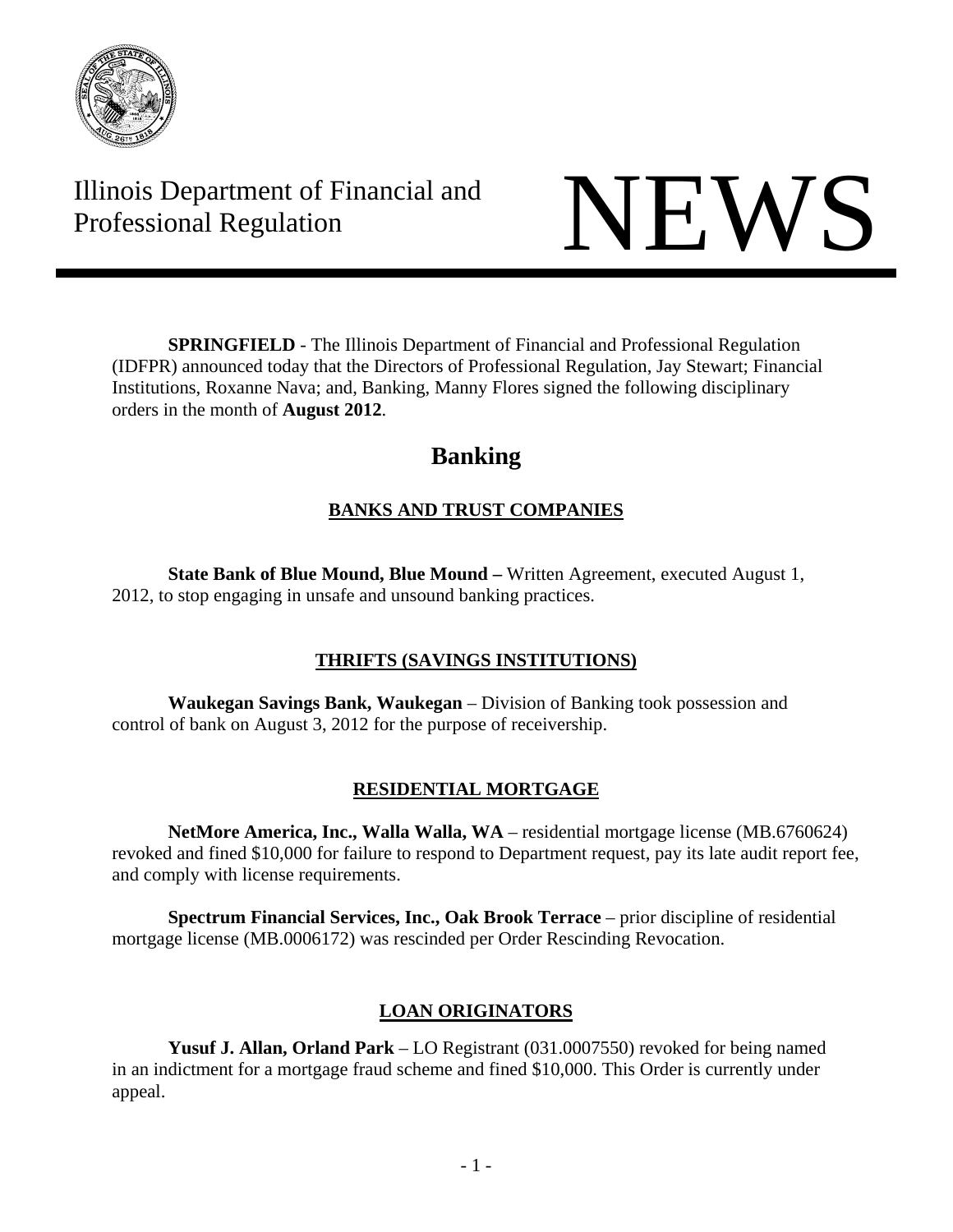**Diomede J. Cardone, Addison** – LO Registrant License (031.0005530) revoked for being named in an indictment for a mortgage fraud scheme and fined \$10,000.

**Armani D'Aifallah, Tinley Park** – MLO License (031.00031055) revoked for being named in an indictment for a mortgage fraud scheme and fined \$10,000.

**Steven Klebosits, St. Charles** – MLO License (031.0015315) revoked for being named in an indictment for a mortgage fraud scheme and fined \$10,000.

**Joe Natalizio, Bloomingdale** – MLO License (031.0004373) revoked for being named in an indictment for a mortgage fraud scheme and fined \$10,000.

**Richard Lurie, Highland Park** – MLO License (031.0013169) fined \$2,000 for misstating the cost of a loan to a consumer.

# **Financial Institutions**

## **CONSUMER CREDIT**

 **Acquisition Media d/b/a 100DayLoans.com, Scottsdale, AZ** – On 08/13/12, the Department issued a Cease & Desist order for unlicensed consumer lending and failure to respond to a subpoena.

# **Professional Regulation**

#### **ACCOUNTANT**

 **Louis Javell, Chicago** – public accountant license (065-025051) revoked for failure to appear at a hearing.

#### **APPRAISER**

 **Courtney Johnson, East St. Louis** – certified general real estate appraiser license (553- 001556) suspended for being more than 30 days delinquent in the payment of child support.

#### **ARCHITECTS, LAND SURVEYORS, PROFESSIONAL ENGINEERS AND STRUCTURAL ENGINEERS**

 **Fatai Bakare, Chicago** – (unlicensed) ordered to cease and desist the unlicensed practice of architecture and professional engineering.

 **Margaret Caswell, Chicago** – (unlicensed) ordered to cease and desist the unlicensed practice of architecture and professional engineering.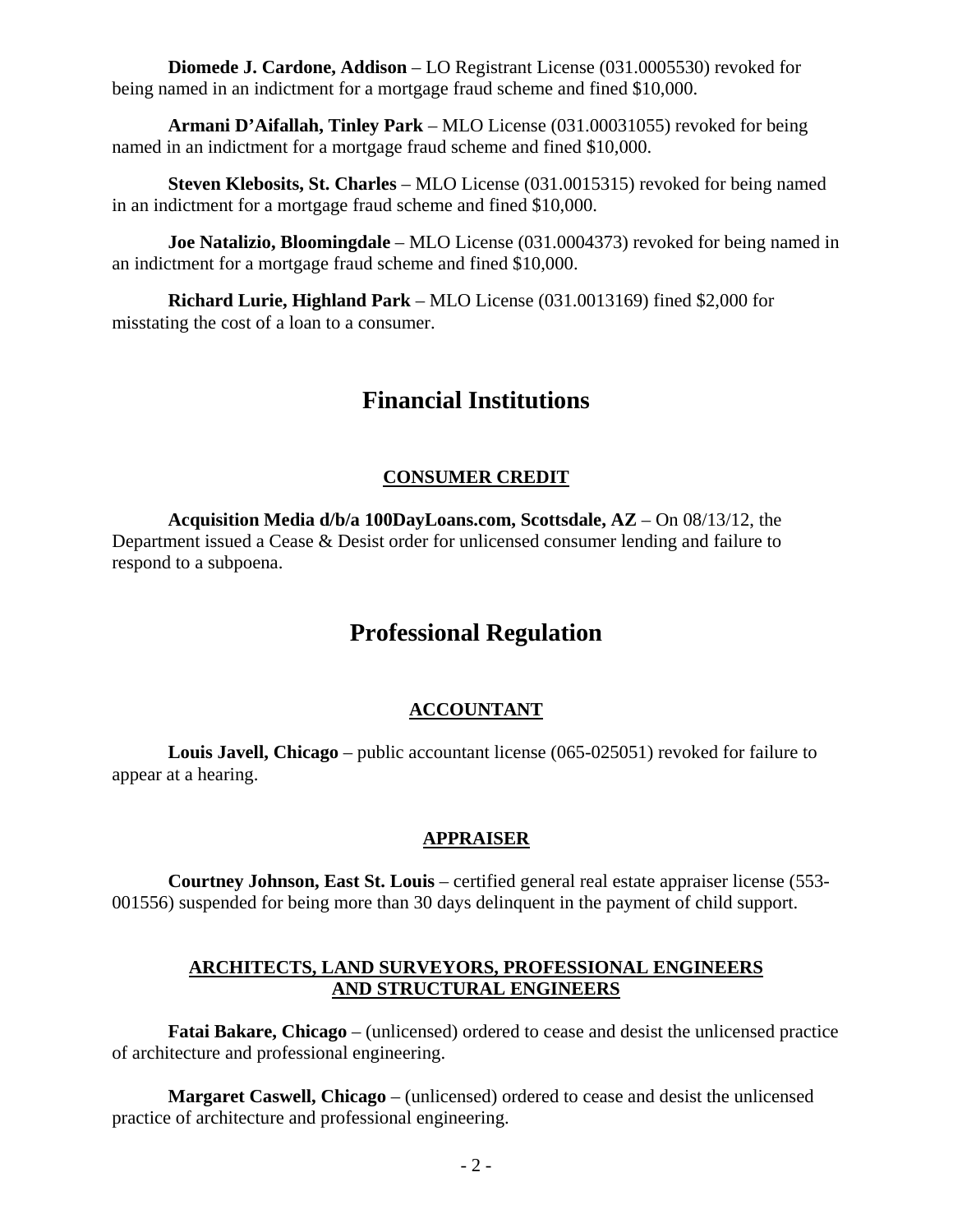**Kym Eversz, Algonquin** – (unlicensed) and **Details, Architecture + Design, Algonquin -** (unlicensed) ordered to cease and desist the unlicensed practice of architecture and professional engineering.

 **Chris Jamison, Chicago** – (unlicensed) ordered to cease and desist the unlicensed practice of architecture and professional engineering.

 **Kerry Moore, Wilmette** – (unlicensed) and **Landmark Design & Construction, Wilmette** - (unlicensed) ordered to cease and desist unlicensed practice of professional engineering

 **Wilbert Moore, Chicago** – (unlicensed) and **AAA W. Moore Construction, Chicago** – (unlicensed) ordered to cease and desist the unlicensed practice of architecture and professional engineering.

 **Saunders MEP Inc., Chicago** – (unlicensed) ordered to cease and desist the unlicensed practice of architecture and professional engineering.

 **Karl Sponholtz, Chicago** – (unlicensed) and **Karl Sponholtz Design, Chicago** – (unlicensed) ordered to cease and desist the unlicensed practice of architecture and professional engineering.

### **ATHLETIC TRAINING**

 **Chrissie Pluemer, Pekin** – (unlicensed) assessed a \$2,000 civil penalty for unlicensed athletic training practice.

## **BARBER, COSMETOLOGY, ESTHETICS AND NAIL TECHNOLOGY**

 **Glenn Moctezuma, Chicago** – barber license (006app3176651) issued and placed on probation for two years due to a felony conviction and unprofessional conduct.

**Joseph Murray, Chicago** – barber license (006-063508) automatically and indefinitely suspended due to a violation of probation.

 **Kecia Pointer, Chicago** – barber license (006-060926) reinstated with reprimand and fined \$2,500 due to unlicensed practice of barbering and unprofessional conduct.

 **Charles Sanders, Chicago** – barber license (006-062821) reprimanded and fined \$500 after practiced on a non-renewed license.

 **Lorenzo Smith, Rockford** – barber license (006-063865) restored to indefinite probation for a minimum of two years.

**Jamonte Stewart, Normal** – barber license (006-064209) issued and placed on probation for three years and fined \$1,000 based on felony convictions, unlicensed practice of barbering and unprofessional conduct.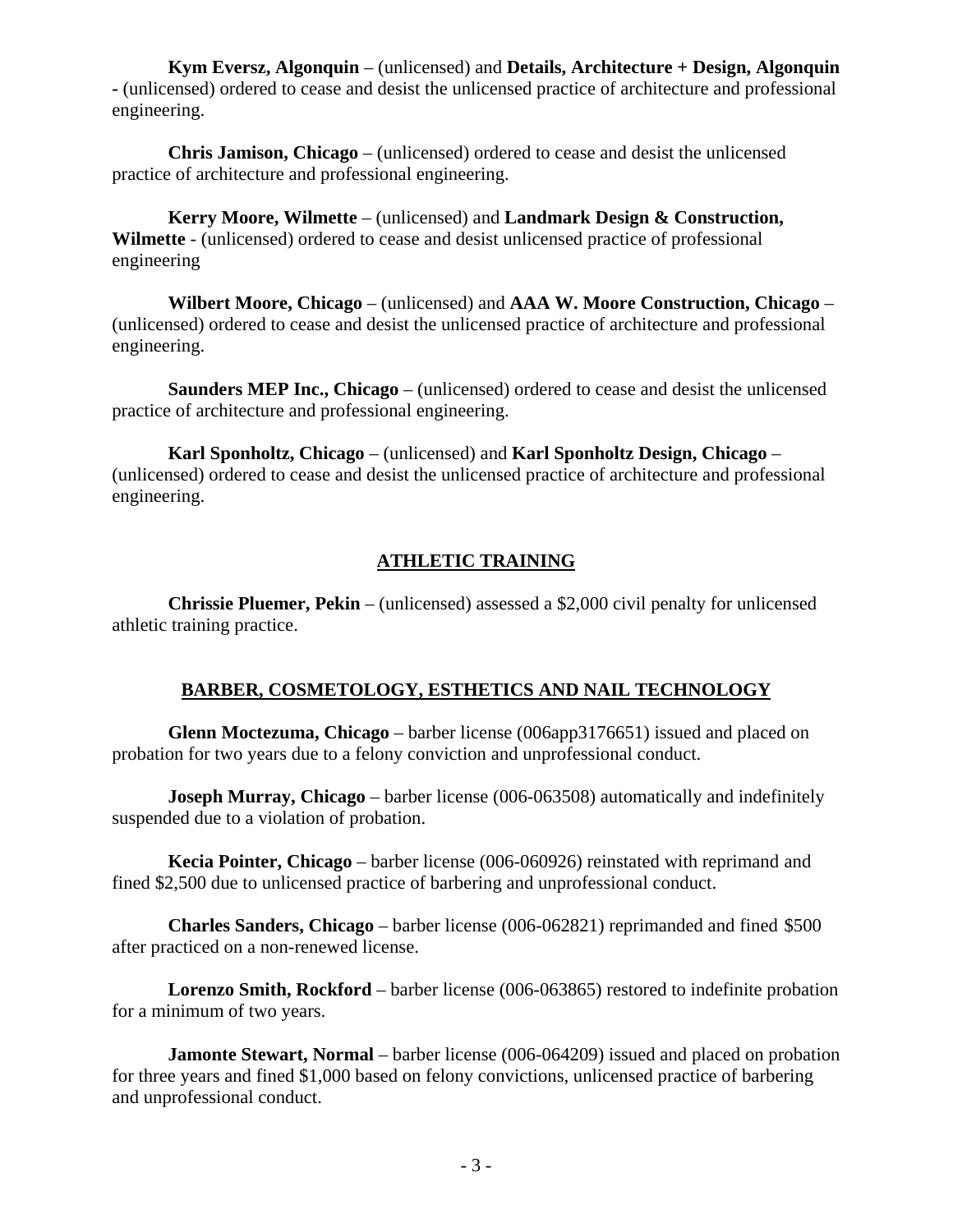**Deirdre Calloway, Calumet City** – cosmetologist license (011-224941) restored on suspension for 180 days based on unlicensed practice of cosmetology and unprofessional conduct.

**Joseph Keefer, Johnston City** – cosmetologist license (011-271144) suspended for being more than 30 days delinquent in the payment of child support.

**Jennifer Martin, Justice** – cosmetologist license (011-282739) placed in refuse to renew status after defaulted on an Illinois educational loan and has now entered into a repayment agreement.

 **Gloria Reyes, Montgomery** – cosmetologist license (011-261378) fined \$100 after operated an unlicensed salon and aided and assisted unlicensed cosmetology practice.

 **Renea Wozniak, Mokena** – cosmetologist license (011-298819) issued and placed on probation for three years due to felony convictions and unprofessional conduct.

 **Amy Roberts, Springfield** – nail technician license (169-009386) placed in refuse to renew status after defaulted on an Illinois educational loan and has now entered into a repayment agreement.

 **Johnny Vo, Jacksonville** – nail technician license (169-015203) **and Nail Time, Jacksonville** - salon license (189-006811) automatically and indefinitely suspended due to a violation of probation.

**Queen Nails, Jerseyville** – salon license (189-010395) placed on probation for one year and fined \$1,500 for failure to display licenses and used prohibited credo tool/blades.

 **Spa Nirvana, Ltd., Mt. Vernon** – salon license (189-009462) reprimanded and fined \$2,000 due to unprofessional conduct of a salon.

 **Bucktown Barber Shop, Chicago** – (unlicensed) ordered to cease and desist unlicensed practice as a salon.

#### **DENTAL**

 **Gregory Bell, Chicago** – dental license (019-022058) restored to probation with conditions to register to take JERM within ten days from the Order of Termination of Suspension.

**Paul Petrungaro, Chicago** – dental license (019-020118) placed on indefinite probation for a minimum of one year and fined \$10,000 and controlled substances licenses (319-009472 & 319-016826) placed on indefinite probation for a minimum of one year after he performed intramuscular sedation without holding a valid sedation permit in the State of Illinois.

**Julia Sky, Buffalo Grove** – registered dental hygienist license (020-011842) restored to indefinite probation after defaulted on an Illinois educational loan and has now entered into a repayment agreement.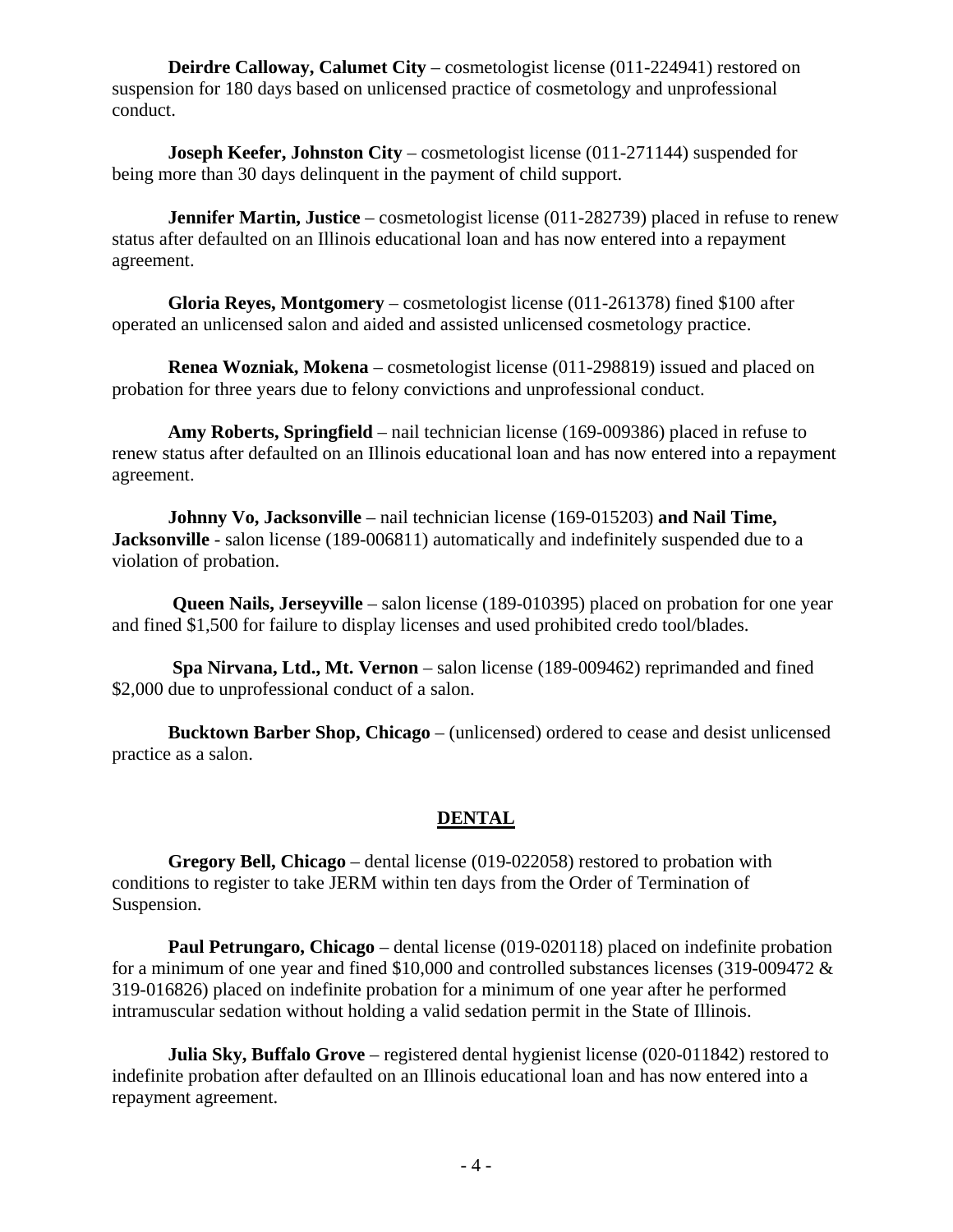#### **DETECTIVE, ALARM, SECURITY, FINGERPRINT VENDOR AND LOCKSMITH**

The following individuals' permanent employee registration cards were placed in refuse to renew status for being more than 30 days delinquent in the payment of child support: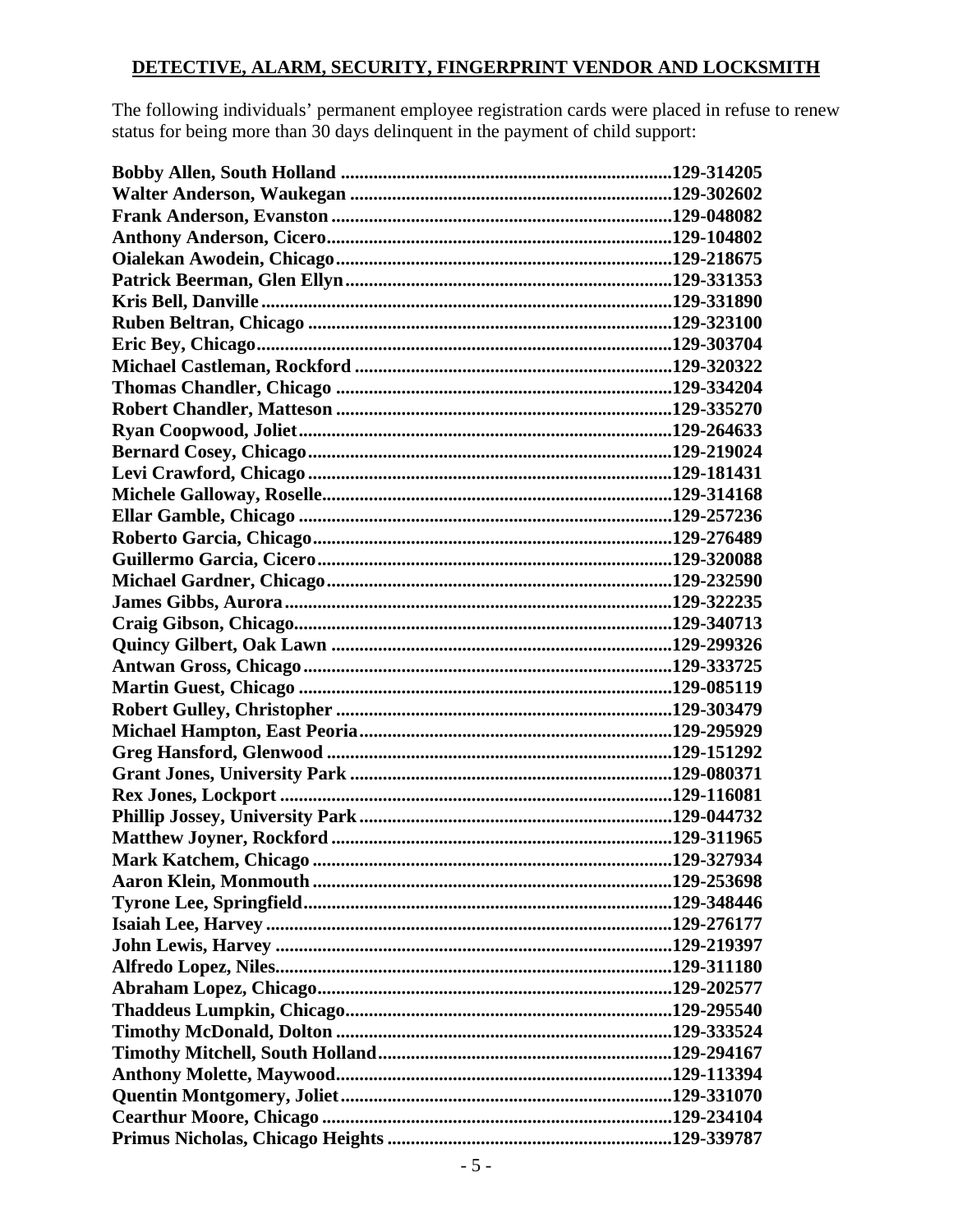**Aaron Barnhart, Hammond, IN** – permanent employee registration card (129-358511) issued and placed on probation for one year due to criminal conviction.

 **Leon Benford, Lansing** – permanent employee registration card (129-215386) placed in refuse to renew status for failure to appear at a Department conference.

 **Keon Carter, Hillside** – permanent employee registration card (129-301278) issued and placed on probation for two years for failure to disclose criminal conviction(s).

 **Sherman Elms, Normal** – permanent employee registration card (129-353406) suspended for being more than 30 days delinquent in the payment of child support.

 **Albert Finch, Chicago** – permanent employee registration card (129-047313) suspended for being more than 30 days delinquent in the payment of child support.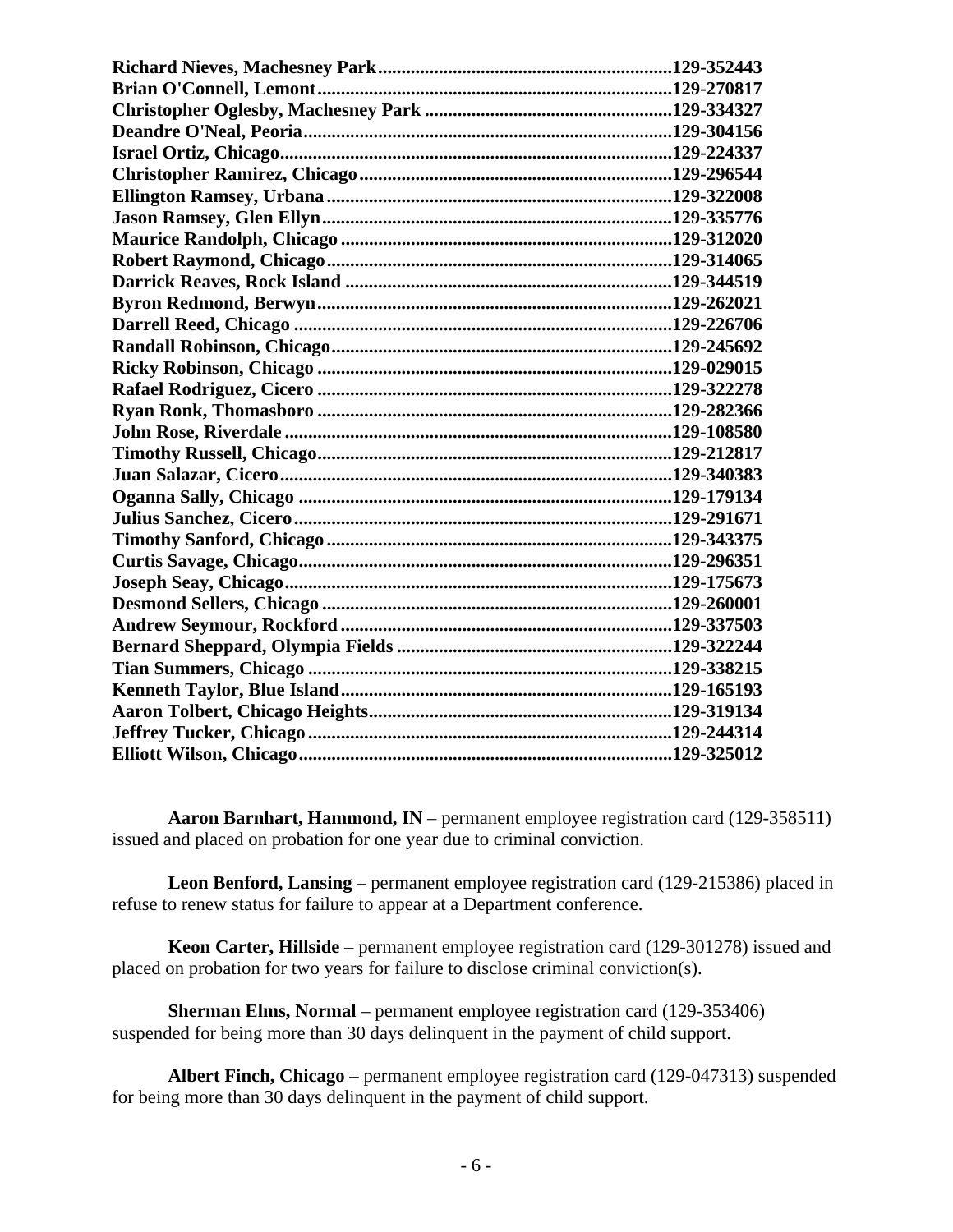**Kendrick Fisher, Chicago** – permanent employee registration card (129app3216036) issued and placed on probation for one year due to criminal conviction(s).

 **Robert Grandberry, Chicago** – permanent employee registration card (129-301234) indefinitely suspended for a minimum of two years due to theft from his employer.

 **Bernard Hilliard, Chicago** – permanent employee registration card (129app3198366) issued and placed on probation for one year due to criminal conviction(s).

 **Donald Lawrence, Chicago** – permanent employee registration card (129-214521) indefinitely suspended for a minimum of 90 days due to a conviction for retail theft.

 **Ian McGee, Calumet City** – permanent employee registration card (129-232174) indefinitely suspended for a minimum of 90 days due to failure to report multiple arrests.

 **Moshay McGee, Chicago** – permanent employee registration card (129-358510) issued and placed on probation for one year due to criminal conviction(s).

 **Robert Ruiz, Oak Lawn** – permanent employee registration card (129-app1206831) issued and placed on probation for two years due to criminal conviction.

 **William Stennis, Chicago** – permanent employee registration card (129-319356) suspended for being more than 30 days delinquent in the payment of child support.

 **Larry Stoops, Freeport** – permanent employee registration card (129-275091) placed in refuse to renew status for failure to appear at a Department conference.

 **Jerade Sullivan, Chicago** – permanent employee registration card (129-234628) suspended for being more than 30 days delinquent in the payment of child support.

 **Anthony Tedesso, Harwood Heights** – permanent employee registration card (129- 200990) placed in refuse to renew status for failure to appear at a Department conference.

 **Julius Thomas, Chicago** – permanent employee registration card (129-310956) restored to indefinite probation after defaulted on an Illinois educational loan and has now entered into a repayment agreement.

 **Nushun Waters, Chicago** – permanent employee registration card (129-310020) suspended for being more than 30 days delinquent in the payment of child support.

 **Mechanics Planing Mill, Glen Carbon** – locksmith agency license (192-000259) reprimanded and fined \$2,500 for failure to replace licensee-in-charge and/or apply for temporary authority in a timely manner.

## **FUNERAL DIRECTORS & EMBALMERS**

 **Edward Becker, Mt. Olive** – funeral director and embalmer license (034-010975) reprimanded and fined \$1,462.50 for failure to complete required continuing education hours.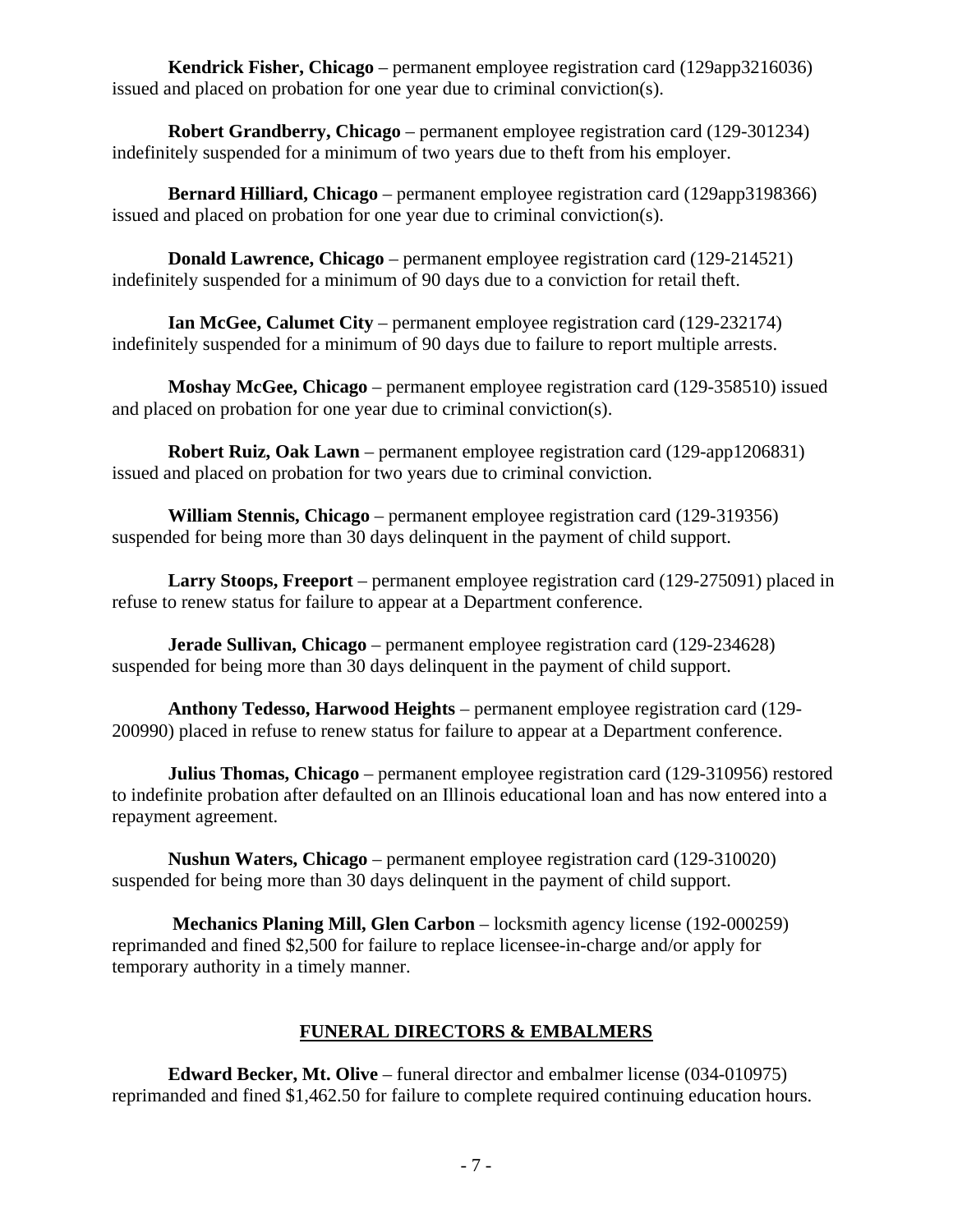**Richard Hopkins, Grayslake** – funeral director and embalmer license (034-015278) reprimanded and fined \$1,250 for failure to complete required continuing education hours.

#### **MASSAGE THERAPY**

 **Hyoncha Choe, Chicago** – massage therapy license (227app3075475) issued with reprimand and fined \$1,000 for pleading guilty to a criminal misdemeanor charge directly related to massage therapy practice.

 **Soon Kim, Apple Valley, CA** – massage therapy license (227-005010) placed on nonreporting probation for two years and fined \$2,000 for immoral conduct and plea of guilty to criminal misdemeanor charge directly related to massage therapy practice.

 **Andrew Majetich, Chicago** – massage therapy license (227-010450) placed in refuse to renew status after defaulted on an Illinois educational loan.

 **Serena Reynolds, Woodridge** – massage therapy license (227-010276) restored to indefinite probation after defaulted on an Illinois educational loan and has now entered into a repayment agreement.

**Janice Ryce, Chicago** – massage therapy license (227-012957) placed in refuse to renew status after defaulted on an Illinois educational loan.

 **Inmer Sanchez, Chicago** – massage therapy license (227-012263) placed in refuse to renew status after defaulted on an Illinois educational loan.

 **Min Sun, Chicago** – massage therapy license (227-011653) placed on a non-reporting probation for two years and fined \$2,000 for aiding and abetting unlicensed massage practice at a massage spa owned and operated by respondent.

 **Mandalyn White, Fox Lake** – massage therapy license (227-011144) placed in refuse to renew status after defaulted on an Illinois educational loan.

#### **MEDICAL**

 **Richard Banchs, Buffalo, NY** – physician and surgeon license (036-131166) issued with reprimand based on the history by Minnesota Board of Medical Practice for obtaining two prescriptions for Controlled Substances that were previously prescribed by his treating physician for personal use.

 **William Binder, Marysville, MI** – physician and surgeon license (036-109461) placed in refuse to renew status after being disciplined by the state of Michigan.

 **Stephen Cullinan, Peoria** – physician and surgeon license (036-054675) reprimanded and fined \$10,000 for failure to properly treat the patient with foot fracture.

**James Durham, Springfield** – physician and surgeon license (036-042993) suspended for 30 days, followed by indefinite probation for a minimum of three years and fined \$35,000 for misdemeanor conviction related to healthcare services.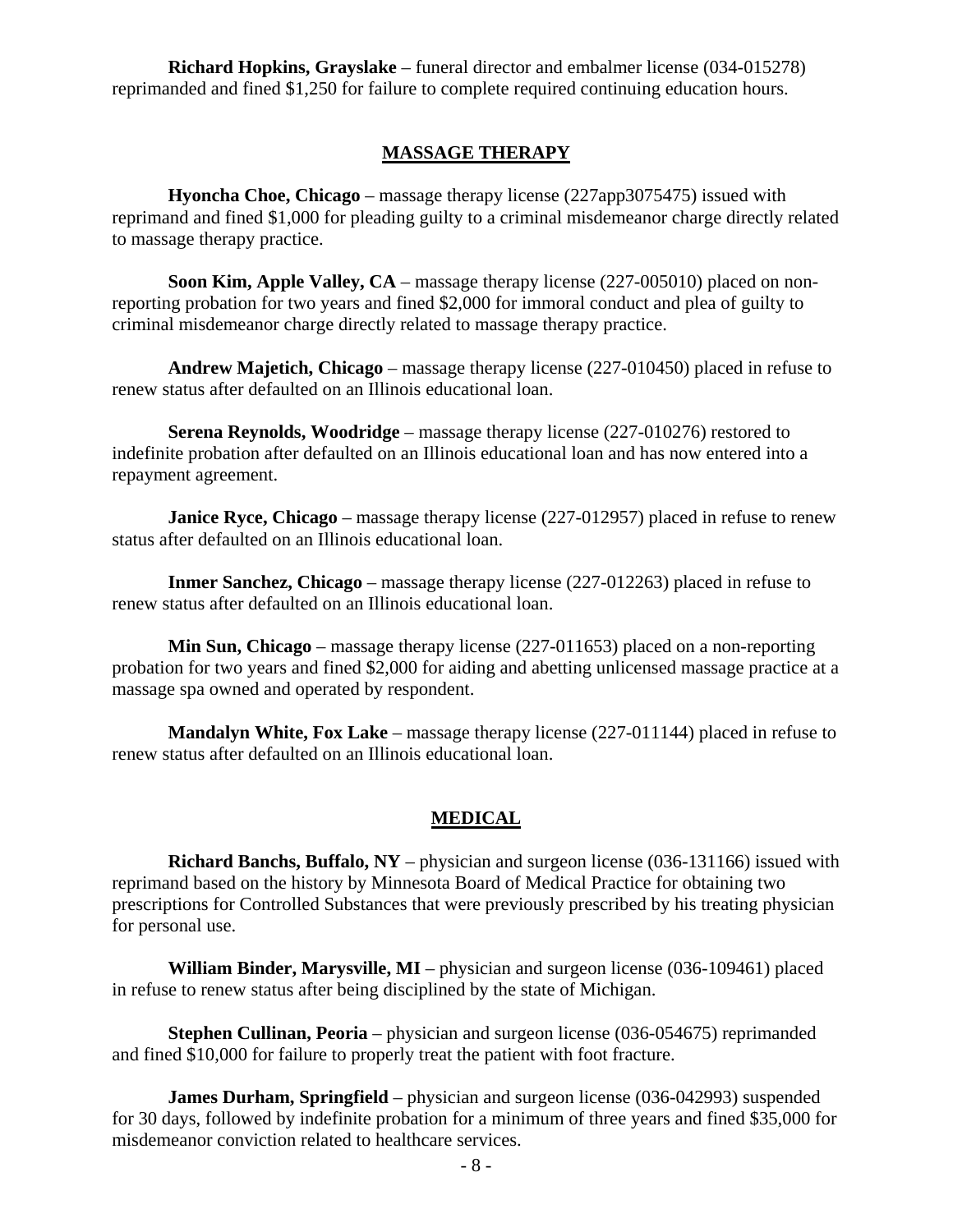**Susan Eagan, Poulsbo, WA** – physician and surgeon license (036-098475) placed on indefinite probation due to a sister-state discipline by the state of Washington.

 **Philomena Francis, Dwight** – physician and surgeon license (036-054806) placed on indefinite probation for a minimum of three years due to allegations related to unprofessional conduct, regarding boundary issues with patients and communication issues with her colleagues.

 **Sean Kane, Galesburg** – physician and surgeon license (036-116553) placed on indefinite probation for a minimum of two years and fined \$2,500 for issuing prescriptions for Controlled Substances to one of his co-workers without keeping proper medical records.

 **Syed Kazmi, Chicago** – physician and surgeon license (036-118946) indefinitely suspended after committed fraud or misrepresentation when applying for Illinois licensure and received a sister-state discipline in the state of Ohio.

**Steven Koenig, Charlottesville, VA** – physician and surgeon license (036-072127) reprimanded after being disciplined by the Commonwealth of Virginia.

**Jonathan McGlothan, Carmel, IN** – physician and surgeon license (036-104808) reprimanded after his medical license reprimanded in the state of California for failing to timely notify his patients that he was closing his medical practice.

 **David Melamed, Seattle, VA** – physician and surgeon license (036-087882) placed on indefinite probation after being disciplined by the state of New Mexico.

**Roberto Moraleda, Devils Lake, ND** – physician and surgeon license (036-092088) reprimanded after being disciplined by the state of North Dakota.

 **Adolfo Morales, Harlingen, TX** – physician and surgeon license (036-104270) placed in refuse to renew status after being disciplined by the state of Michigan.

**Jane Nani, Lindenhurst** – physician and surgeon license (036-084707) reinstated with reprimand and fined \$5,000 after respondent breached physician responsibility to patient when she failed to properly evaluate the patient prior to performing an elective surgical

 **Richard Ng, Sterling** – physician and surgeon license (036-062299) indefinitely suspended for a minimum of two years and controlled substance license (336-026823) revoked for issuing prescriptions for numerous controlled substances to patients of his practice without therapeutic purposes.

 **Keith Sarpolis, Evanston** – physician and surgeon license (036-066642) reprimanded and fined \$500 for failure to timely follow up on an abnormal chest x-ray resulting in a delay in diagnosing and treating lung cancer.

 **David Smith, St. Louis, MO** – physician and surgeon license (036-095098) placed on indefinite probation for a minimum of three years after being placed on probation in the state of Missouri due to allegations he aided and abetted the practice of an unlicensed physician assistant and administered half doses of flu vaccine to patients.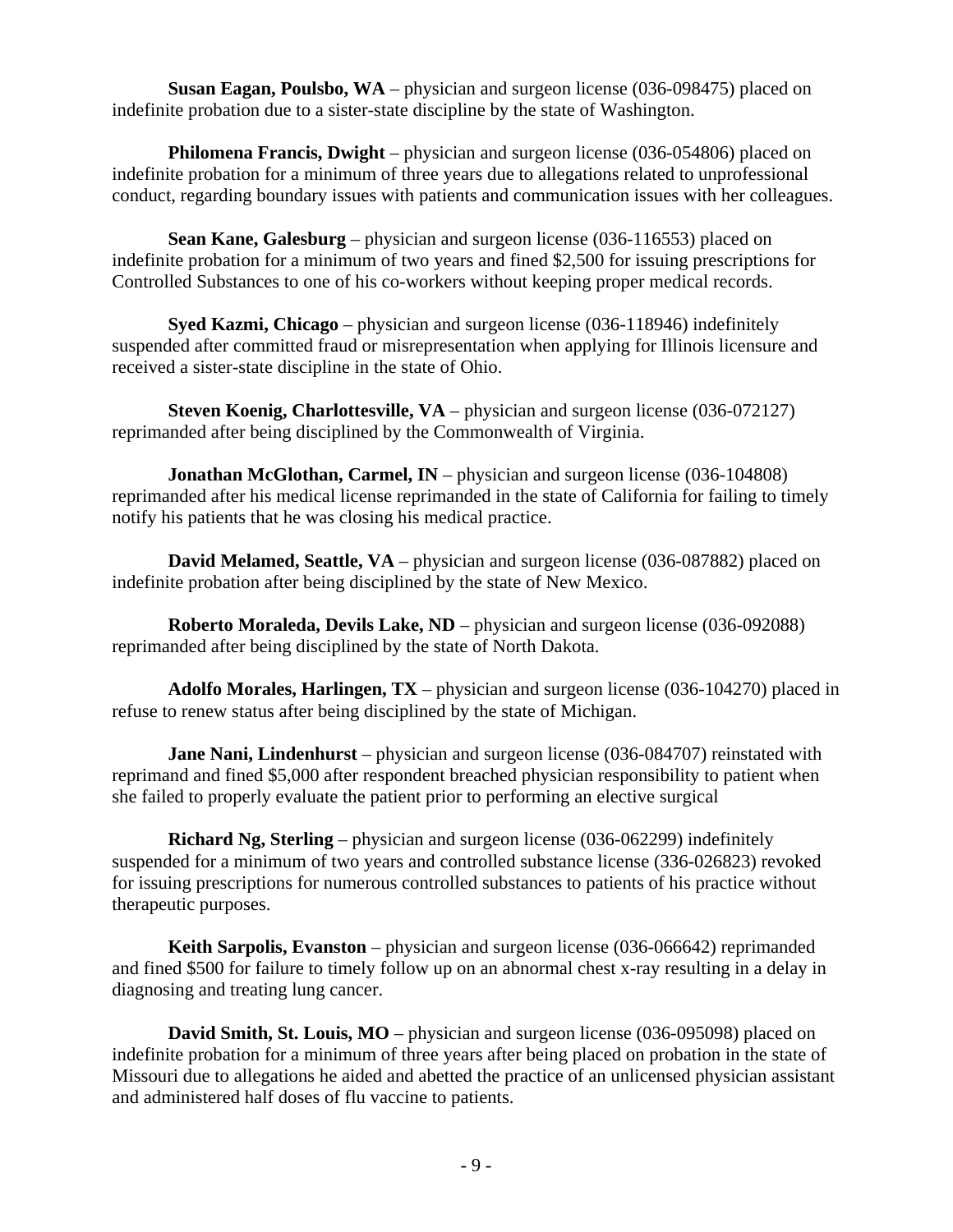**Michael Smith, Williamston, NC** – physician and surgeon license (036-047600) reprimanded after being disciplined by the state of North Carolina.

 **Mark Smith, Austin, TX** – physician and surgeon license (036-131320) issued with reprimand and fined \$1,500 after being disciplined by the Alaska State Medical Board for his failure to disclose information on his licensing application.

 **Teresita Torres, Watseka** – physician and surgeon license (036-085512) reprimanded and fined \$500 for failure to follow up on an x-ray finding of a patient hospitalized with pneumonia.

 **Aaron Wesp, Havana** – physician and surgeon license (036-088883) suspended for 90 days, followed by indefinite probation for a minimum of three years and fined \$5,000 for engaging in personal relationship with a patient of his practice.

 **Donald Yakel, Springfield** – physician and surgeon license (036-092557) placed on indefinite probation for a minimum of four years and fined \$1,500 due to ETOH dependence.

 **Helio Zapata, Chicago** – physician and surgeon license (036-048612) reprimanded and fined \$1,000 for performing unnecessary surgery.

**Jeffrey Fine, Las Vegas, NV** – chiropractic license (038app3133874) issued and placed on probation for a minimum of two years due to a history of prior disciplines by the Chiropractic Physicians' Board of Nevada and the Minnesota Board of Chiropractic Examiners.

 **Sidhartha Gupta, Chicago** – temporary medical permit (125-056697) extension application was granted and issued with a reprimand for failure to report as required his leave of absence from Residency program for health and/or other reasons.

**Jason Razdik, Kenosha, WI** – temporary medical permit (125-054580) automatically and indefinitely suspended for a minimum of one year for a violation of a Care, Counseling and Treatment Agreement.

 **Mark Inns, Fresno, CA** – (unlicensed) ordered to cease and desist the unlicensed practice of medicine and use of M.D. after his name and assessed a \$500 civil penalty.

 **Nicole Martin, Naperville** – (unlicensed) ordered to cease and desist the unlicensed practice of medicine and assessed a \$5,000 civil penalty for administering vitamin B12 injections and dispensing medications to clients of NCM Spa as a part of the weight loss program.

 **Sherry Otterson, Wadsworth** – (unlicensed) assessed a \$2,500 civil penalty for unlicensed electrology practice.

**Jim Pielet, Chicago** – (unlicensed) ordered to cease and desist unlicensed practice of medicine.

#### **NURSING**

 **Teresa-Anita Ames, Machesney Park** – registered nurse license (041-366513) fined \$1,000 for practicing during a period of suspension.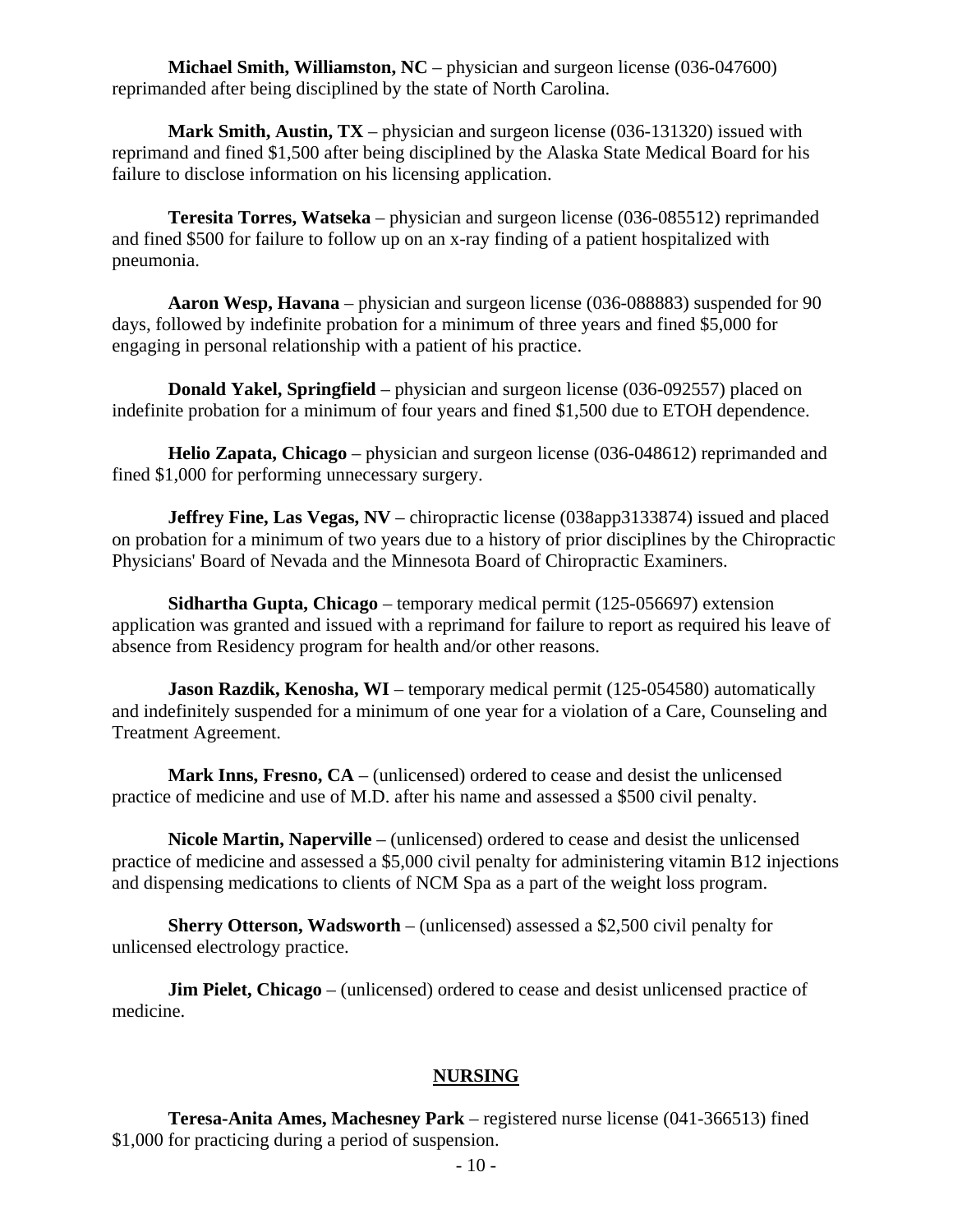**Connie Blazier, Belleville** – registered nurse license (041-285878) placed on indefinite probation with work restrictions for a minimum of three years after she tested positive for cocaine in a mandatory screen.

 **Judy Burton, El Paso** – registered nurse license (041-237913) reprimanded and fined \$500 for using a patient's triamcinolone cream for personal use and for failure to report her termination to the Department.

 **Elizabeth Clayton, Jacksonville** – registered nurse license (041-278005) reprimanded because she used an patient's prior vital signs.

 **Sherry Ege, Elizabeth** – registered nurse license (041-289706) reprimanded for an error in charting pain medication.

 **Regina Heatherly, Chicago** – registered nurse license (041-315408) placed on indefinite probation for a minimum of three years due to the diversion of controlled substances in 2010.

 **Babe Hill, Petersburg** – registered nurse license (041-405052) issued with reprimand due to a failure to disclose a May 2011 criminal misdemeanor conviction.

 **Sherry Kok, Morrison** – registered nurse license (041-283737) reprimanded for failure to follow the policy and procedure regarding medication administration.

**Deanna Malec, Washington, PA** – registered nurse license (041-374767) automatically and indefinitely suspended for a minimum of 12 months for having violated the terms of a Care, Counseling and Treatment Agreement.

 **Dawn Michaels, Hannah City** – registered nurse license (041-307276) restored to indefinite probation for a minimum of three years effective upon payment of fees and filing of forms.

**Mark Nass, Aurora** – registered nurse license (041-260675) restored to indefinite probation with work restrictions for a minimum of three years effective upon passing the NCLEX Exam, payment of fees and filing of forms.

 **Wilveta Oduyale, Hanover Park** – registered nurse license (041-332648) indefinitely suspended for a minimum of six months and fined \$1,000 for leaving a patient during a scheduled shift, consuming alcohol, and subsequently returning to continue care of the patient.

 **Shelley Offutt, Centralia** – registered nurse license (041-350388) reprimanded for failure to report termination for failure to comply with employee timekeeping procedures.

 **Scott Patton, Shelbyville** – registered nurse license (041-365268) automatically and indefinitely suspended for a minimum of 12 months due to a violation of probation.

 **Laura Pfleger, Jerseyville** – registered nurse license (041-314622) automatically and indefinitely suspended for a minimum of 12 months for violations of probation.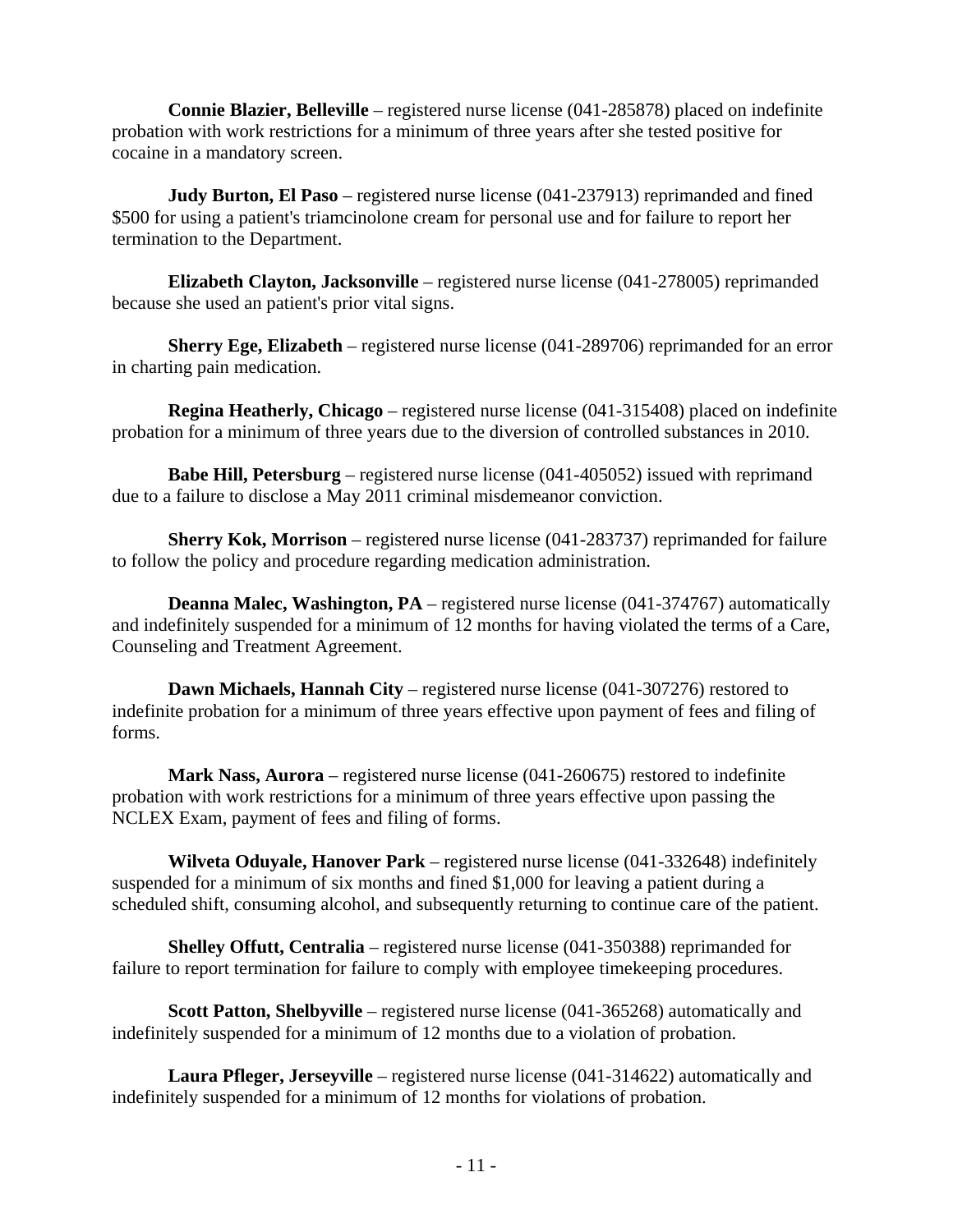**Sheila Reed, Sumner** – registered nurse license (041-335942) restored to indefinite probation after defaulted on an Illinois educational loan and has now entered into a repayment agreement.

 **Chad Smith, Canton** – registered nurse license (041-334596) temporarily suspended for habitual or excessive use of drugs resulting in the inability to practice with reasonable judgment, incapacity or incompetency to practice, self-administering a drug classified as a controlled substance or narcotic for other than medically accepted therapeutic purposes, and for unprofessional conduct.

 **Tracy Stein, Marion** – registered nurse license (041-364845) placed in refuse to renew license for failure to report termination.

 **Catrina Virgil, Morton** – registered nurse license (041-310158) placed on indefinite probation with work restrictions for a minimum of three years for unprofessional conduct and substance abuse related to a positive drug screen test.

**Sherilynn Crites, Redbud** – licensed practical nurse license (043-090896) placed on probation for two years after she failed to submit to a mandatory screen.

 **Amy Jones, Centralia** – licensed practical nurse license (043-085481) automatically and indefinitely suspended for a minimum of 12 months due to a violation of a Care, Counseling and Treatment Agreement.

 **Carrie Otto, Altamont** – licensed practical nurse license (043-090528) reprimanded due to a positive toxicology screen for marijuana.

 **Terri Reimer, Benton** – licensed practical nurse license (043-081075) suspended for 30 days as result of unprofessional conduct, violation of Administrative Rules regarding professional conduct standards, and record keeping violation.

 **Lunese Wilder, Decatur** – licensed practical nurse license (043-108599) automatically and indefinitely suspended for a minimum of 12 months due to a violation of a Care, Counseling and Treatment Agreement.

#### **NURSING HOME ADMINISTRATOR**

 **Norma Spurlock, Dongola** – nursing home administrator license (044-010595) reprimanded for failure to report a possible incident of resident abuse to law enforcement authorities.

#### **OCCUPATIONAL THERAPY**

 **Eric Miller, Danville** – occupational therapy license (056-007335) reprimanded with continuing education requirements due to a record keeping violation.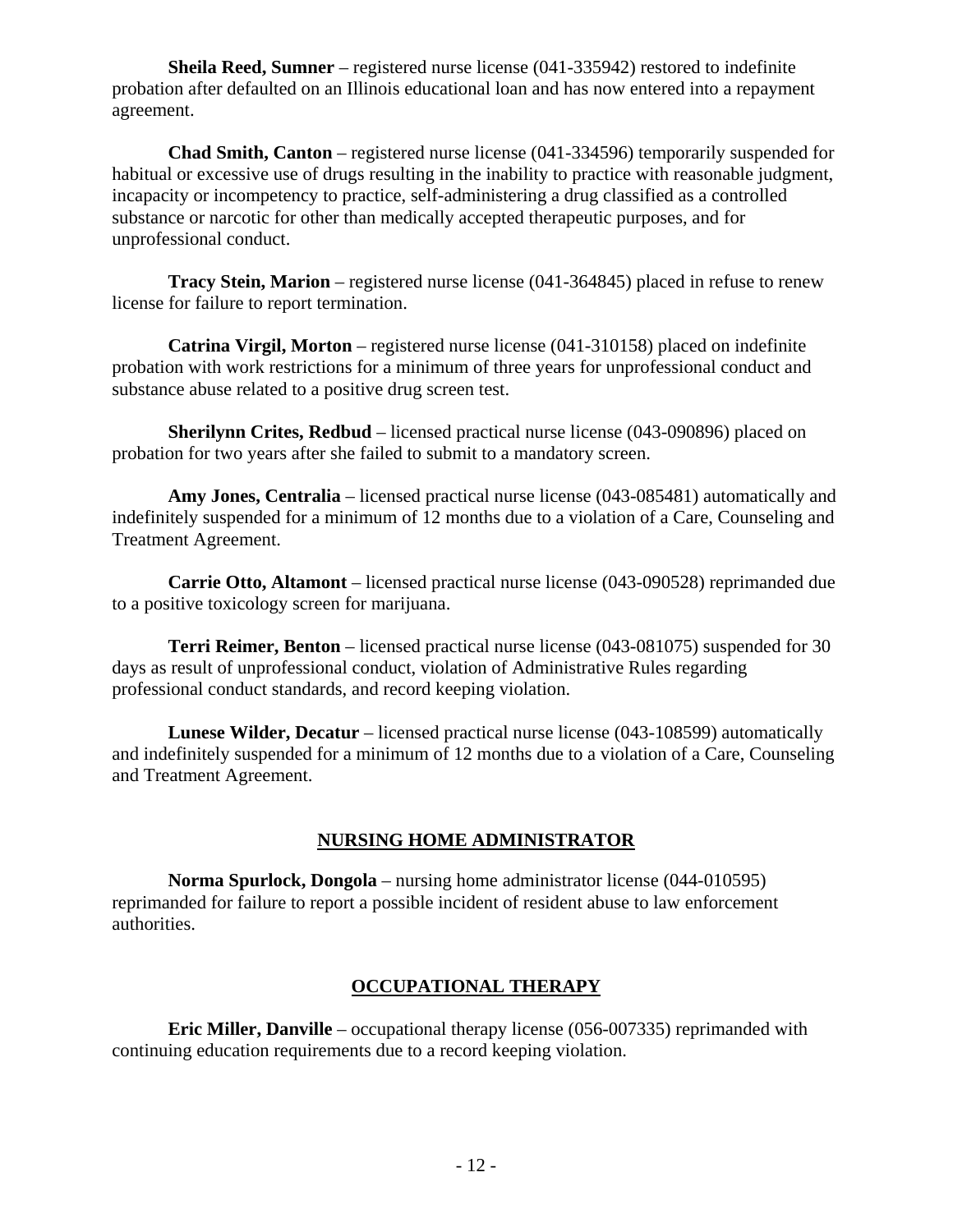#### **OPTOMETRY**

 **The Shop, Decatur** – (unlicensed) assessed a \$1,500 civil penalty for the unlicensed practice of optometry by selling contacts lenses to its customers, with neither the respondent or any of its agents being licensed by the Department as an optometrist or medical physician.

## **PHARMACY**

**Dean Cliff, Galesburg** – pharmacy technician license (049-212933) issued and placed on indefinite probation for a minimum of three years for pleading guilty to aggravated DUI on or about July 6, 2011 and having pleaded guilty to DUIs in 2008 and 2010.

 **Leigh Kuyper, Lockport** – pharmacy technician license (049-183557) revoked after on or about November 15, 2011, pleaded guilty to Theft, a felony, and then on or about December 20, 2011, she pleaded guilty to a violation of the Illinois Controlled Substances Act.

 **Barbara McInnis, Mokena** – pharmacy technician license (049-136209) indefinitely suspended for a minimum of two years after she diverted controlled substances from her former pharmacy employer for self use and then pleaded guilty to the misdemeanor charge of theft.

 **Timothy Mitchell, South Holland** – pharmacy technician license (049-133608) placed in refuse to renew status for being more than 30 days delinquent in the payment of child support.

 **Michelle Viel, Peoria** – pharmacy technician license (049-119873) restored to indefinite probation after defaulted on an Illinois educational loan and has now entered into a repayment agreement.

 **Apanda Chumworachat, Chicago** – pharmacist license (051-289376) was reprimanded, fined \$500 and must complete 30 hours additional hours of continuing education after being terminated by her former pharmacist employer relating to dispensing errors.

 **Jay Hammerman, Northbrook** – pharmacist license (051-029387) indefinitely suspended for a minimum of two years and **Thorndale Pharmacy, Chicago** – pharmacy license (054-009897) fined \$1,000 due to a felony conviction for federal health care fraud.

 **Mark McKinney, San Antonio, TX** – pharmacist license (051-291239) reprimanded and fined \$1,000 for failure to notify the Department that his Texas pharmacist license was placed on probation for two years.

**Basic Home Infusion, Inc., Wayne, NJ** – pharmacy license (054-016441) reprimanded after being disciplined by the New Jersey State Board of Pharmacy.

# **PHYSICAL THERAPY**

 **Sandra Moreau, Hardin** – physical therapy license (160-004929) reprimanded due to sister-state discipline related to a record keeping violation.